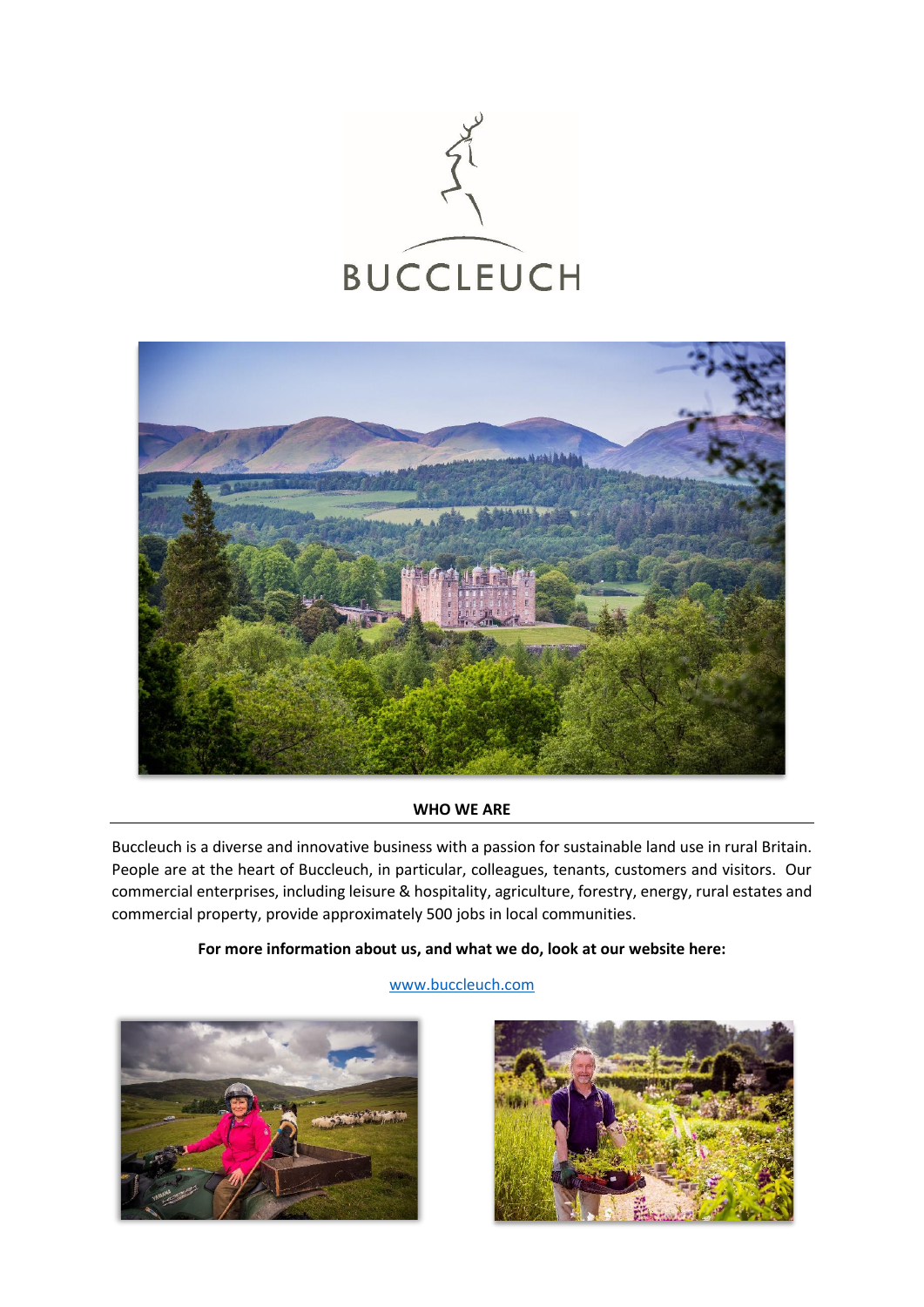### **OUR VALUES**



- We treat each other with respect
- We do our best for customers
- We care about our communities
- We actively manage our impact on the environment

### **WORKING FOR US**

Shepherd, Lettings Agent, GIS Technician, Gardener, App Developer, Joiner, Wildlife Ranger, Barista, Forester, Surveyor, Retail Assistant, House Guide, Project Manager, Finance Assistant, Fencer, Site Engineer…

Just some of the many and varied roles people carry out at Buccleuch and chances are, you won't have worked anywhere like it before. Whether you're based on one of our stunning rural estates or in our centrally located modern Edinburgh office, if you join us, you can expect to be busy and challenged, but you'll never find it dull. Colleagues are encouraged to use their initiative and many have had the opportunity to develop their roles. We're particularly committed to safety and wellbeing and we like to think this is a great place to work.

In our last People Survey colleagues reported that they are proud to work for Buccleuch, they understand what is expected of them and feel that their team environment is supportive. Here's what some of our colleagues had to say:

''A thoroughly enjoyable place to work."

''Buccleuch is unique but it's the people that really make it" "I'm very proud to work for Buccleuch and feel very much part of an amazing team" "Really listened to colleagues to find out what benefits they would appreciate the most"



*"The company has really demonstrated commitment to everyone's wellbeing"* "The mansion houses and grounds are so beautiful and it's interesting to work with a family whose roots trace back to King Charles II and beyond" "Progressive and always looking to improve ways of working"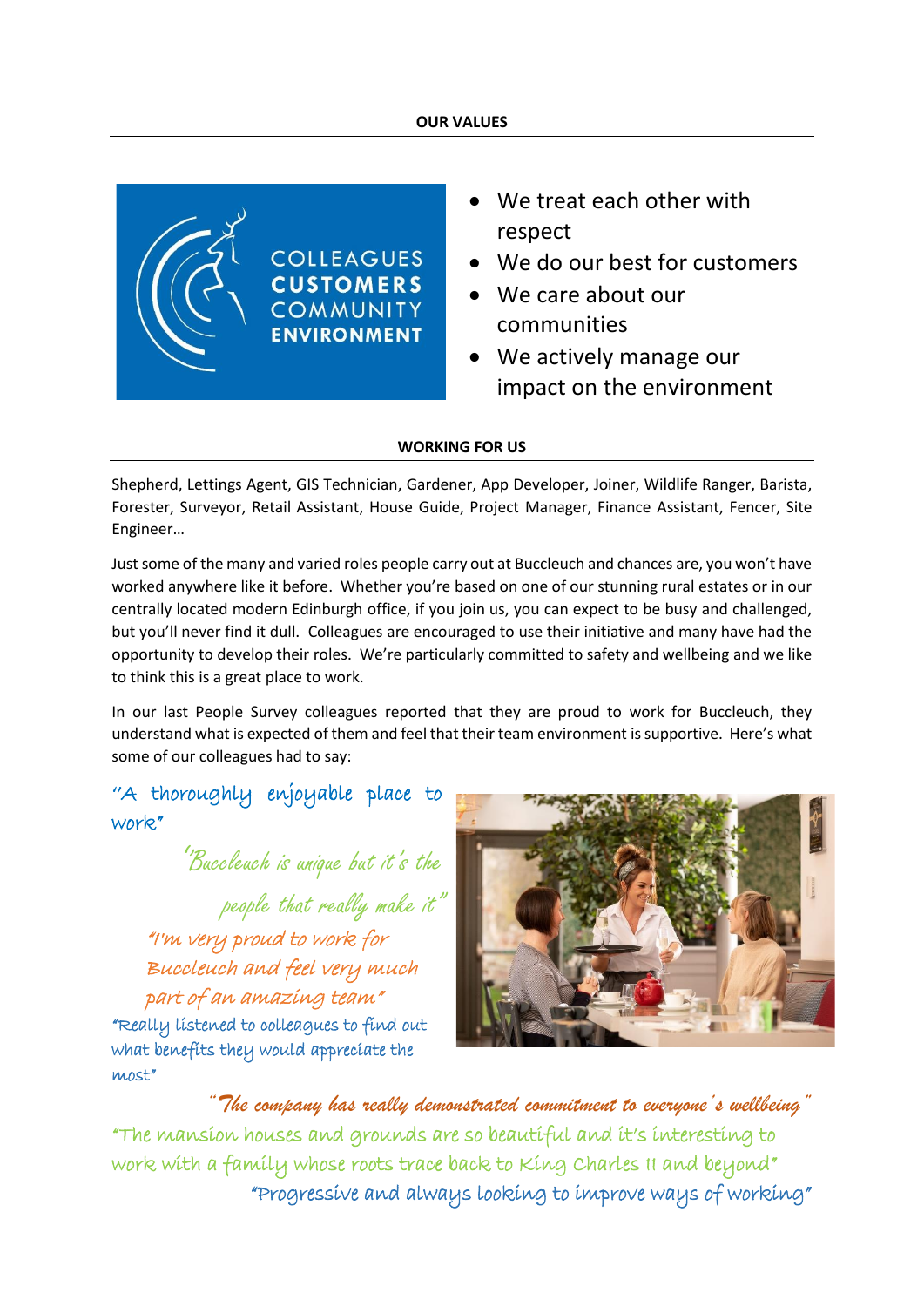| Role title        | <b>IT Engineer</b> | Perm/temp             | Permanent  |
|-------------------|--------------------|-----------------------|------------|
| <b>Location</b>   | Edinburgh          | <b>Hours per week</b> | 37.5       |
| <b>Start date</b> | <b>ASAP</b>        | <b>Manager's role</b> | Head of IT |

As IT Engineer you will join a well-established team in providing comprehensive IT support services to our unique and diverse business. Key responsibilities include:

- Assisting the Team to manage and support Buccleuch's complex IT infrastructure
- Providing IT support services via email, telephone, remote access and on-site visits
- Maintaining a high level of customer service for all support enquiries.

We offer the flexibility to work 40% each week (two days for a full-time 5 days per week role) from home (on request) subject to the satisfactory completion of a probation period. Please note, weekend and out of hours work will occasionally be required to minimise disruption to the business.

You will find more detail about the day-to-day responsibilities and tasks involved in this role at the end of this pack.

# **Salary & benefits**

| Salary range (dependent on experience)*                                 | £21,500 - £24,000     |
|-------------------------------------------------------------------------|-----------------------|
| <b>Employer pension contribution (subject to you contributing 3.5%)</b> | 5.5%                  |
| Annual leave (inclusive of public and statutory holidays)*              | 30                    |
| Life assurance                                                          | 2.5 times salary      |
| <b>Other</b>                                                            | Private health scheme |

\*Salary & annual leave are pro-rated for part-time colleagues



Holidays increase by one day for five years' continuous employment (up to a maximum of 5 additional days) and we offer the opportunity to join a holiday purchase scheme (after one year's employment) along with a pension and cycle to work salary exchange schemes.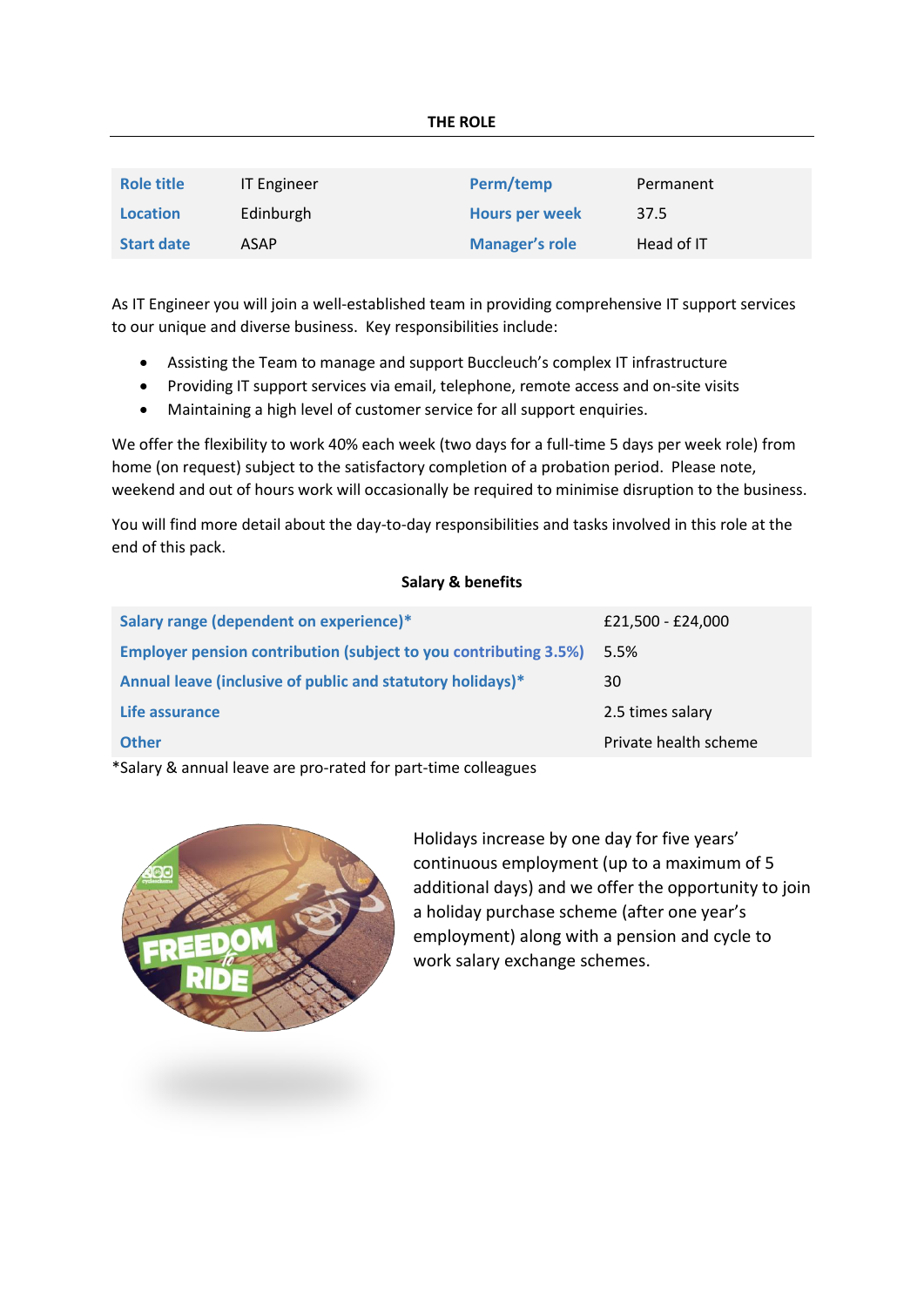#### **THE PERSON**

We want to hear from candidates who can demonstrate the skills, traits and experience outlined below.

| <b>Essential skills</b>                                                                              | <b>Personal traits &amp; behaviours</b>                                              |
|------------------------------------------------------------------------------------------------------|--------------------------------------------------------------------------------------|
| Knowledge of Microsoft based server and<br>desktop operating systems, networks and office<br>systems | A can-do attitude and willingness to provide<br>support and assistance to colleagues |
| Effective time management and organisational                                                         | Positive and flexible approach; able to work out                                     |
| skills                                                                                               | of hours when required                                                               |
| Excellent technical problem solving skills and a                                                     | Adaptable with the ability to learn new                                              |
| logical approach                                                                                     | information quickly                                                                  |
| Strong communication skills and able to                                                              | Team player who can make a positive                                                  |
| explain technical issues in simple terms                                                             | contribution                                                                         |
| Outstanding customer service skills                                                                  |                                                                                      |

We welcome applications from candidates with all ranges of experience; this opportunity could equally suit an experienced IT Engineer as well as someone who is keen to develop and gain experience in a supportive environment.

### **Not essential, but helpful**

- Previous experience in first or second line support
- Certified as either a Cisco Certified Network Associate (CCNA)
- Microsoft Certified Professional (MCP)
- Have experience with the following technologies, Active Directory, Windows Server, Microsoft 365, SharePoint Online, Microsoft Hyper-V, Exchange Online, and network switches.